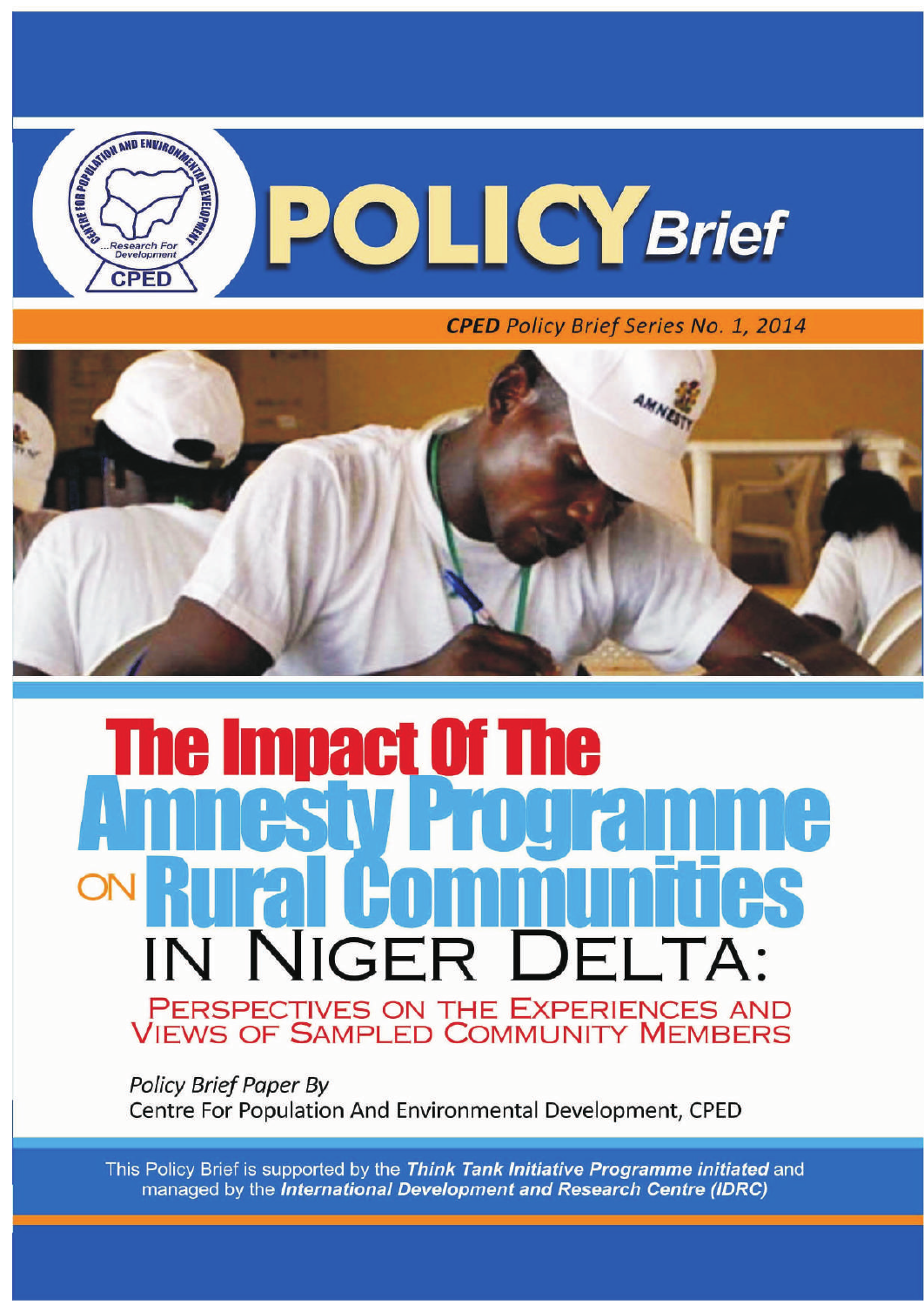## **THE IMPACT OF THE AMNESTY PROGRAMME ON RURAL COMMUNITIES IN NIGER DELTA:**  PERSPECTIVES ON THE EXPERIENCES AND VIEWS OF SAMPLED COMMUNITY MEMBERS



*Policy Brief by Centre for Population and Environmental Development, CPED*

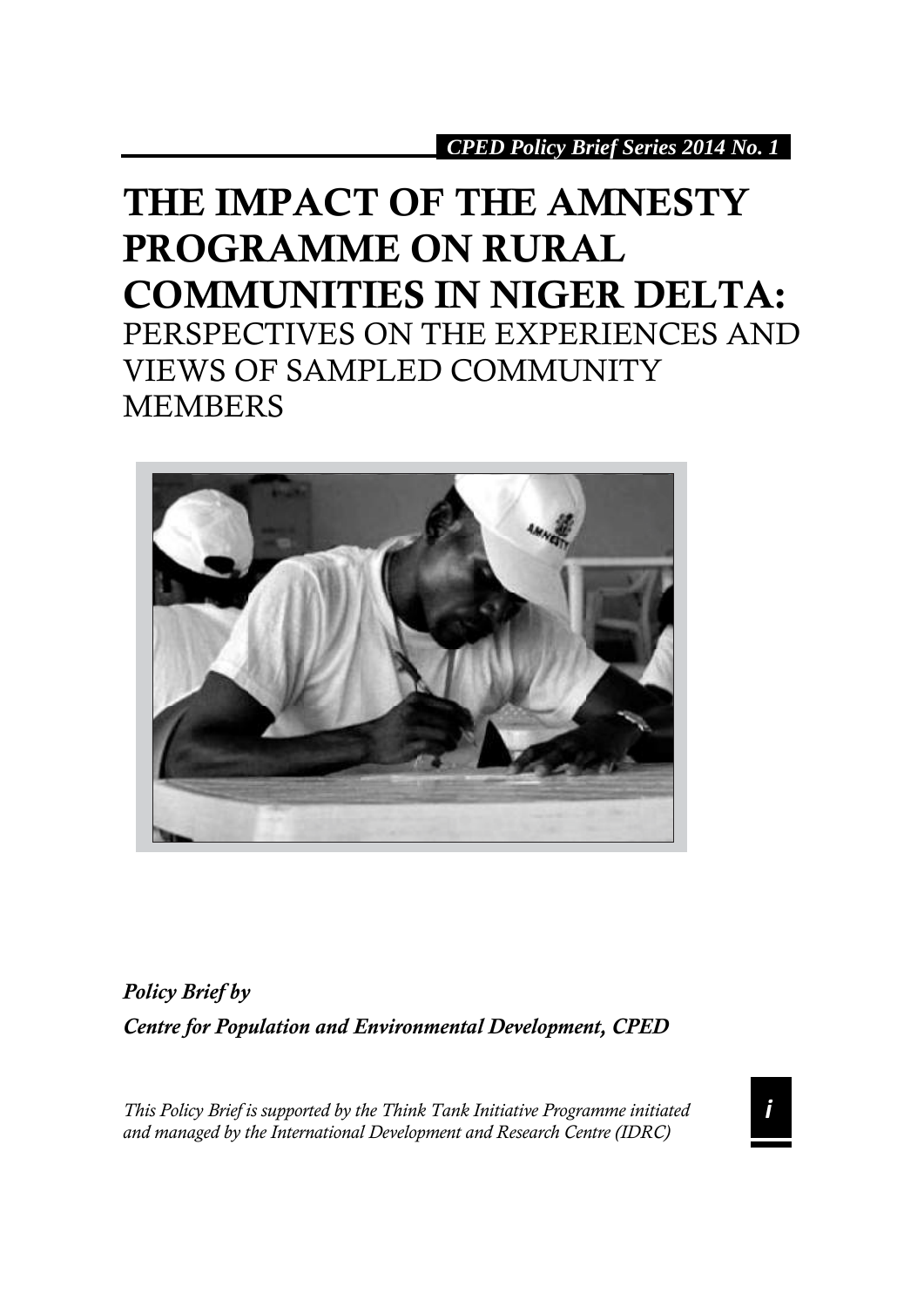© Centre for Population and Environmental Development (CPED) BS-1 and SM-2 Ugbowo Shopping Complex, Ugbowo Housing Estate P.O. Box 10085, Ugbowo Post Office Benin City, Nigeria. Website: www.cpedng.org | E-mail: agonoks@yahoo.com Tel: 07055195964, 08080472801

All rights reserved. This policy brief is copyright and so no part of it may be reproduced, stored in a retrieval system or transmitted in any form or by any means, electronic, mechanical, electrostatic, magnetic tape, photocopying, recording or otherwise without the express written permission of the publisher, and author who is the copyright who is the copyright owner.

*First produced in 2014*

*Series Editor:* 

**Professor Andrew G. Onokerhoraye Executive Director, CPED, Benin City**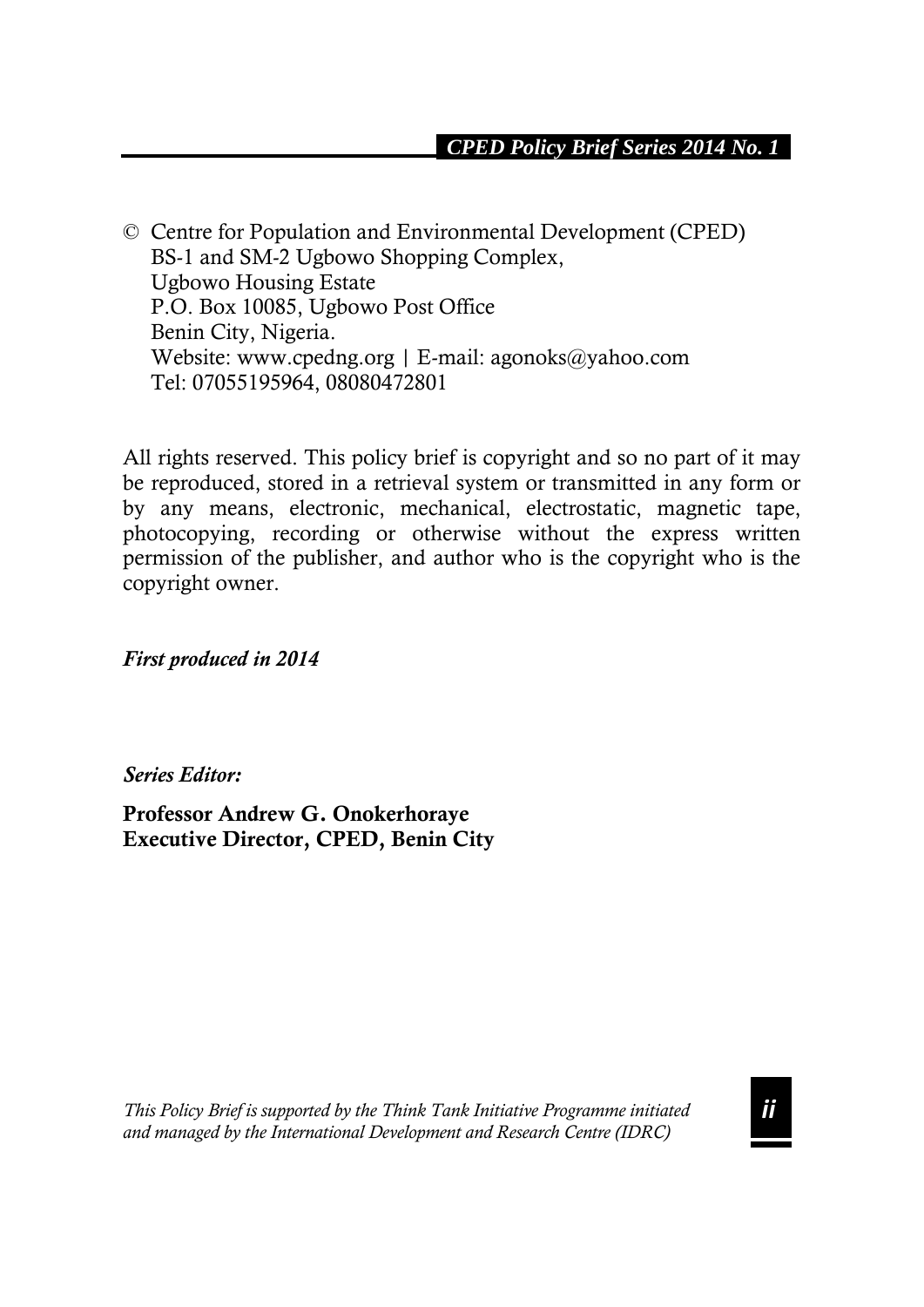### **TABLE OF CONTENTS**

| Community Participation in Peace through the Amnesty Programme                                                                                                              |
|-----------------------------------------------------------------------------------------------------------------------------------------------------------------------------|
| Communities and Employment Component of the Amnesty                                                                                                                         |
| Communities the Amnesty Programme and Social                                                                                                                                |
| Recommendations by Participants to Inform Policy on Improving<br>the Implementation of the Amnesty Programme and other<br>Associated Government Development Activities.  15 |
|                                                                                                                                                                             |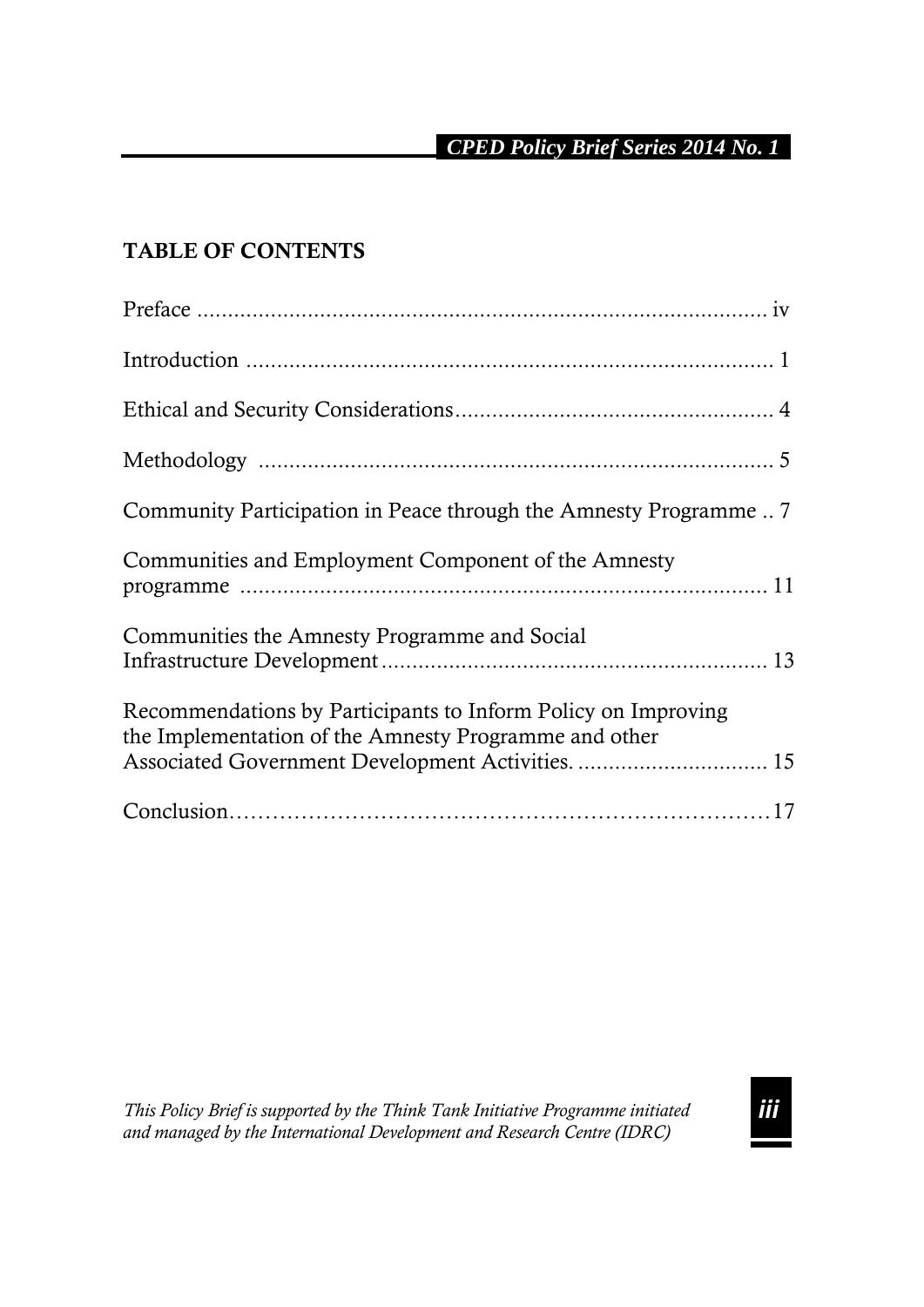#### **PREFACE**

This policy brief is the first in the series of communication to policy and decision makers on the on-going research project of the *Centre for Population and Environmental Development (CPED)* titled *"Amnesties for Peace in the Niger Delta: a critical assessment of whether forgiving crimes of the past contributes to lasting peace"* funded by the *International Development and Research Centre (IDRC)* under its peace and nation building program.

CPED's Policy Brief Series is designed to draw attention to key findings and their policy implications as projects are being executed. This edition which focuses on the assessment by the inhabitants of rural communities in the Niger Delta of the impact of the Amnesty Programme on their communities is based mainly on the outcome of the qualitative case study of selected communities in the region in which key stakeholders participated in the research process through key informant interviews and focus group discussions.

We are particularly grateful to IDRC as well as the *Think Tank Initiative* for the support to CPED which has enabled the Centre to carry out the study and the publication of this policy brief. We also appreciate the coorporation of the leaders at various groups and community-based organisations in the sampled communities for their collaboration with CPED in the on-going implementation of the project.

**Andrew G. Onokerhoraye** Editor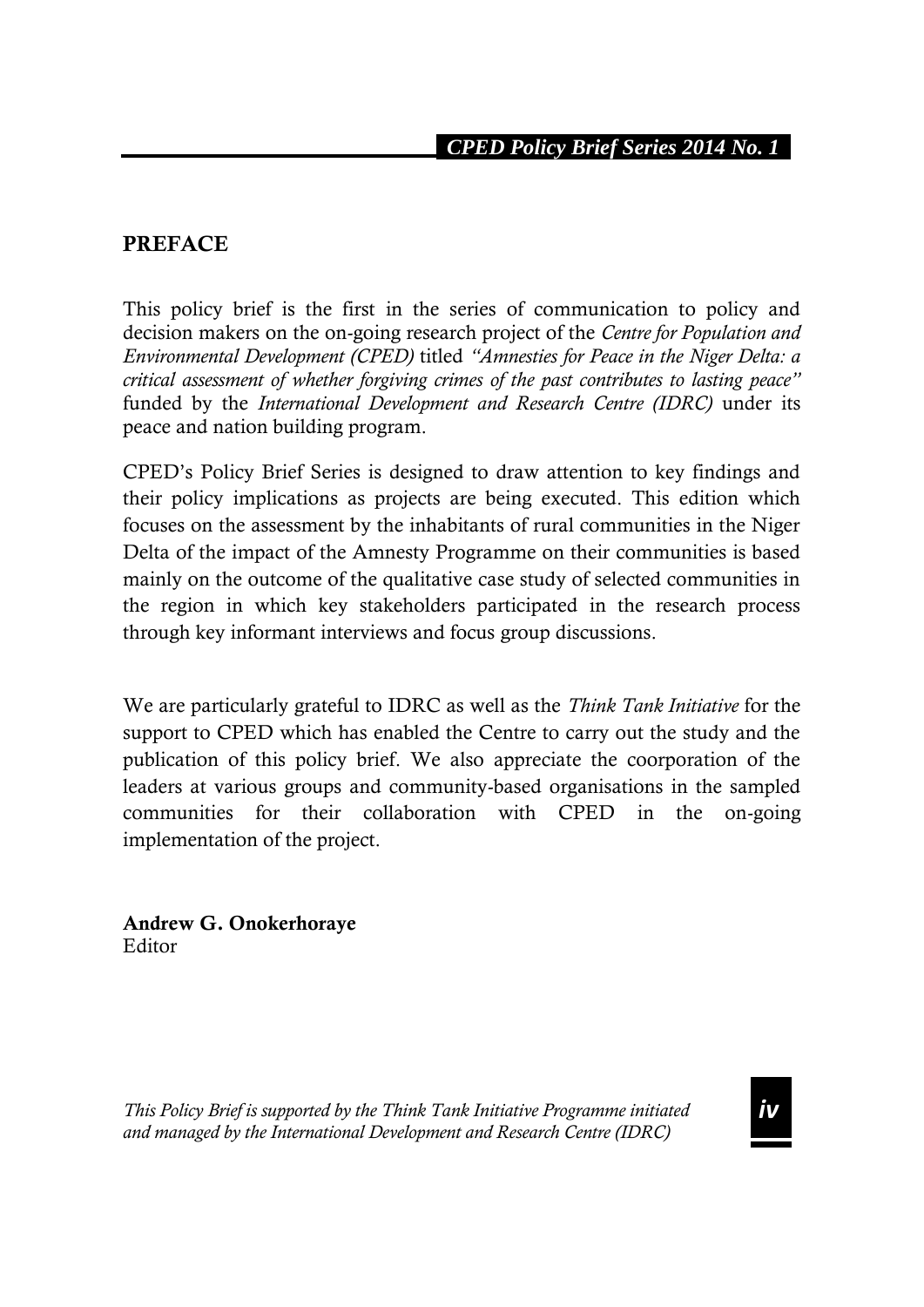#### **INTRODUCTION**

The challenges of development in the Niger Delta are well known and these challenges date back to the colonial era and include environmental degradation and destruction of livelihoods; poor infrastructure and lack of access to health, education and social services. Many interventions have been made by governments at all levels, the private sector, individuals, religious bodies and development partners over the years. Yet the development challenges persist. It was these problems that led to the emergence of militancy that characterized the region for the past 25 years. It is against this background that the Amnesty Programme of the Federal Government which has been welcomed by all stakeholders within

and outside the country was established. Since the commencement of the Amnesty Programme, stakeholders have acknowledged that the Federal Government through the programme had good intentions for granting the militants amnesty with the hope that the gesture would effectively stop the raging restiveness in the crisis-ridden Niger Delta Region, help considerably in the socio-economic development of the area, engage the ex-militants in gainful employment, as well as other meaningful activities that could help improve their living conditions. Under the programme, thousands of youth have been underging vocational training in various centres within and outside the country for acquisition of skills

*This Policy Paper is supported by the Think Tank Initiative Programme initiated and managed by the International Development and Research Centre (IDRC)*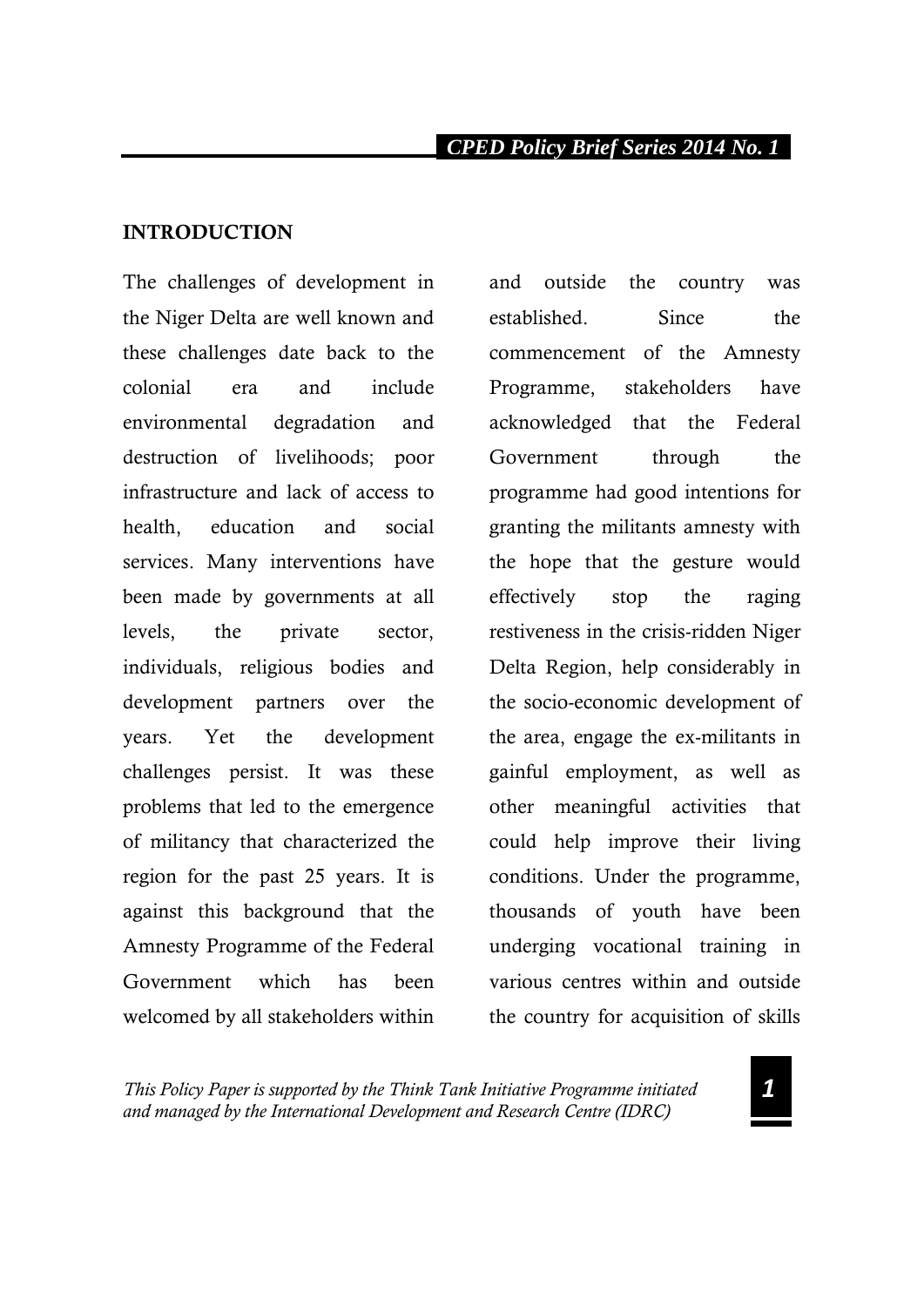in relevant fields. Some are enrolled in formal schools. Since the commencement of the Amnesty Programme in 2009, violence has dropped and oil production has risen. The Amnesty Programme for Niger Delta militants has been able to recoup an average of N33 billion into the nation's coffers annually. The Niger-Delta now appears rather peaceful and optimistic in the future. Sustaining the relative peace in the region is a pre-condition for sustaining a long term and stable growth and development in the region. This is a pointer to realization of Millennium Development Goal of poverty reduction in the region in particular and Nigeria as a whole in general.

However, a key expectation of the Amnesty Programme is the remarkable improvement in the well being of the people living in rural communities in the Niger Delta region that have not benefitted from effective development intervention activities over the years of violence and conflict. In fact, governments in Nigeria have argued that the prevalence of violence in the Niger Delta has prevented meaningful development in the region. Consequently, communities at the grassroots level were optimistic that with Amnesty Programme, they would begin to experience remarkable development activities in their localities. One of the implementation challenges of the Amnesty Programme relate to the participation of communities affected by the violence in the activities of the programme. It is in this context that the perception of the inhabitants of rural communities whose development have been hampered by years of violence in the region is essential for the overall

*This Policy Brief is supported by the Think Tank Initiative Programme initiated and managed by the International Development and Research Centre (IDRC)*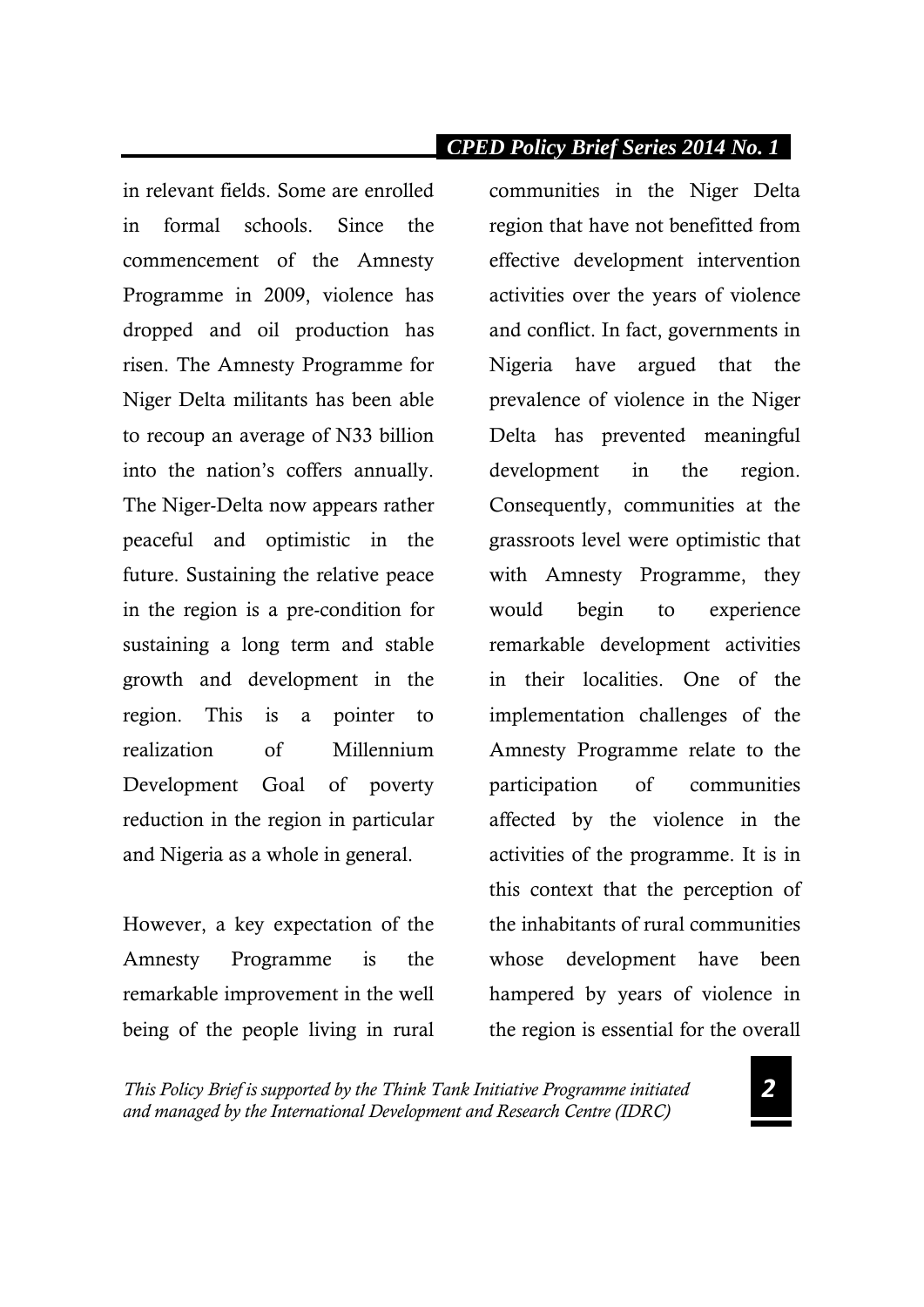examination of the impact of the Amnesty programme on rural communities in the Niger Delta region.

This policy brief is based on the findings of an on-going research on *"Amnesties for Peace in the Niger Delta: a critical assessment of whether forgiving crimes of the past contributes to lasting peace"* The project is funded by the Canada's *International Development Research Centre (IDRC)*, Ottawa, Canada. The overall objective of the study is to critically interrogate the amnesty and the political settlement leading to it, in terms of perceptions, discourses and conversations that undergird it; the nature of bargains, understanding and consensus constructed around it; the content and methods of the Amnesty; the nature of inclusiveness, equity, justice and gender sensitivity; the levels of

legitimacy and sustainability of the settlement; the challenges of compliance, implementation and accountability, and the impacts on violence mitigation, conflict resolution, peace building and state building. The project's specific objectives include: conducting a comprehensive review and analysis of the nature, drivers and expressions of violent conflicts in the Niger Delta region and assess the impacts that the amnesty programme has had on conflict mitigation, peace building, national stability, and the potential for conflict re-occurrence; mapping out the experiences, challenges and lessons facing the amnesty programme as a form of political settlement in the Niger Delta and the implications for sustainable peace and nation building in Nigeria and more broadly in other countries in sub-Saharan Africa; and assessing

*This Policy Brief is supported by the Think Tank Initiative Programme initiated and managed by the International Development and Research Centre (IDRC)*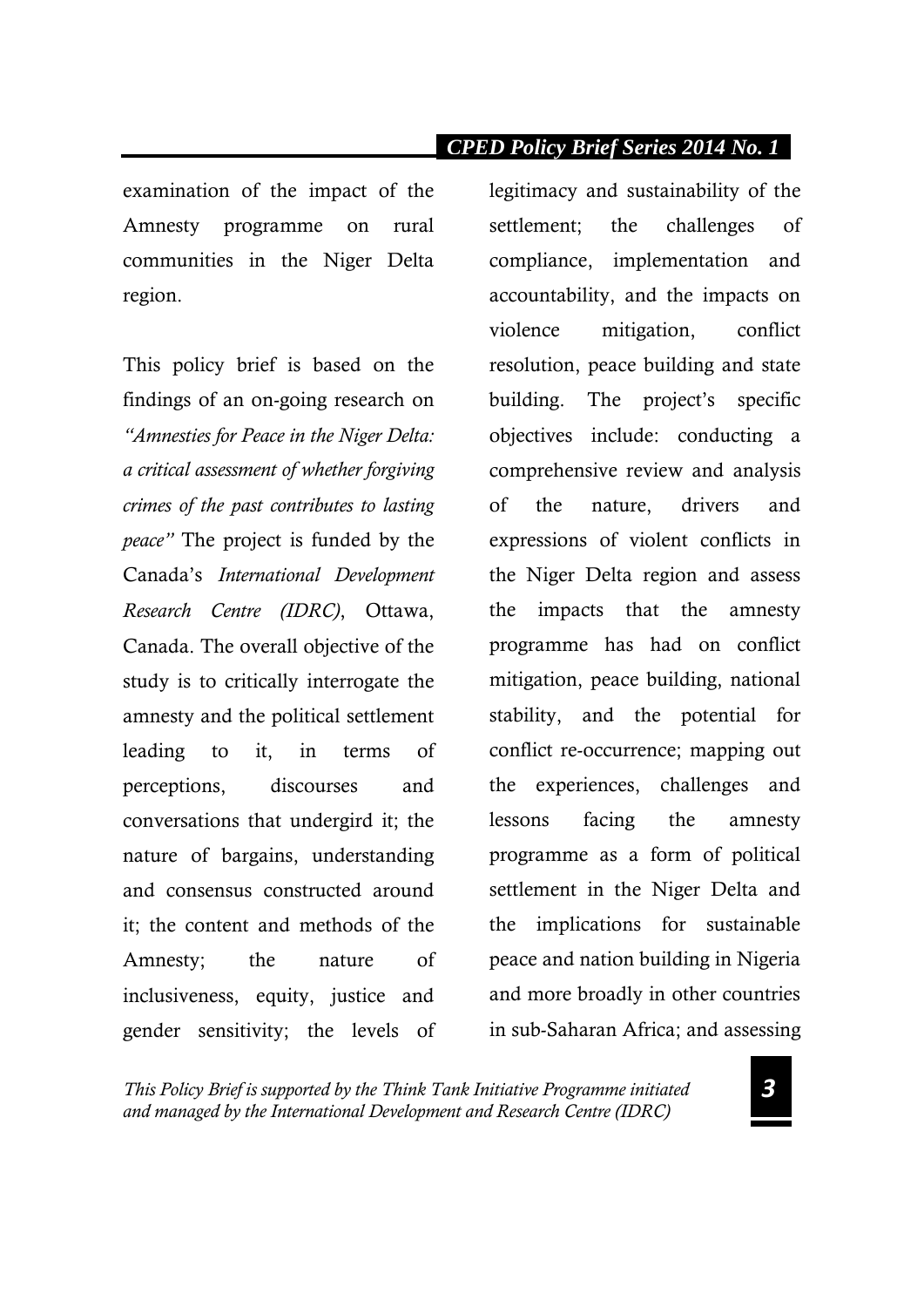the extent to which the amnesty programme was inclusive, and whether this inclusiveness contributed to its sustainability.

This policy brief presents the findings of the qualitative surveys of the impact of the amnesty programme in a sample of rural communities in the Niger Delta region entailing key informant interviews and focus group discussions with key stakeholders and groups. The policy brief is therefore based on the views of the inhabitants of the communities with respect to their experiences on the implementation of the Amnesty programme. It also presents the recommendations the community members provided to improve the implementation of the amnesty programme and the development of their communities.

**Ethical and Security considerations**  The Niger Delta region is still a volatile area despite the relative peace which the Amnesty programme has brought to the region. Consequently, conducting a study in the Niger Delta requires both security and ethical considerations. With respect to security protocol, this was designed to protect the researchers in the field and the respondents so that they are not harmed during the process of conducting the surveys. One component of the security and ethical protocol is the fact that the rural communities in which the surveys were carried out are not disclosed so as to protect the inhabitants from any harassment. The research protocol entailing the research methodology and the survey instruments were approved by the University of Benin's Ethical Review Committee. Permission was

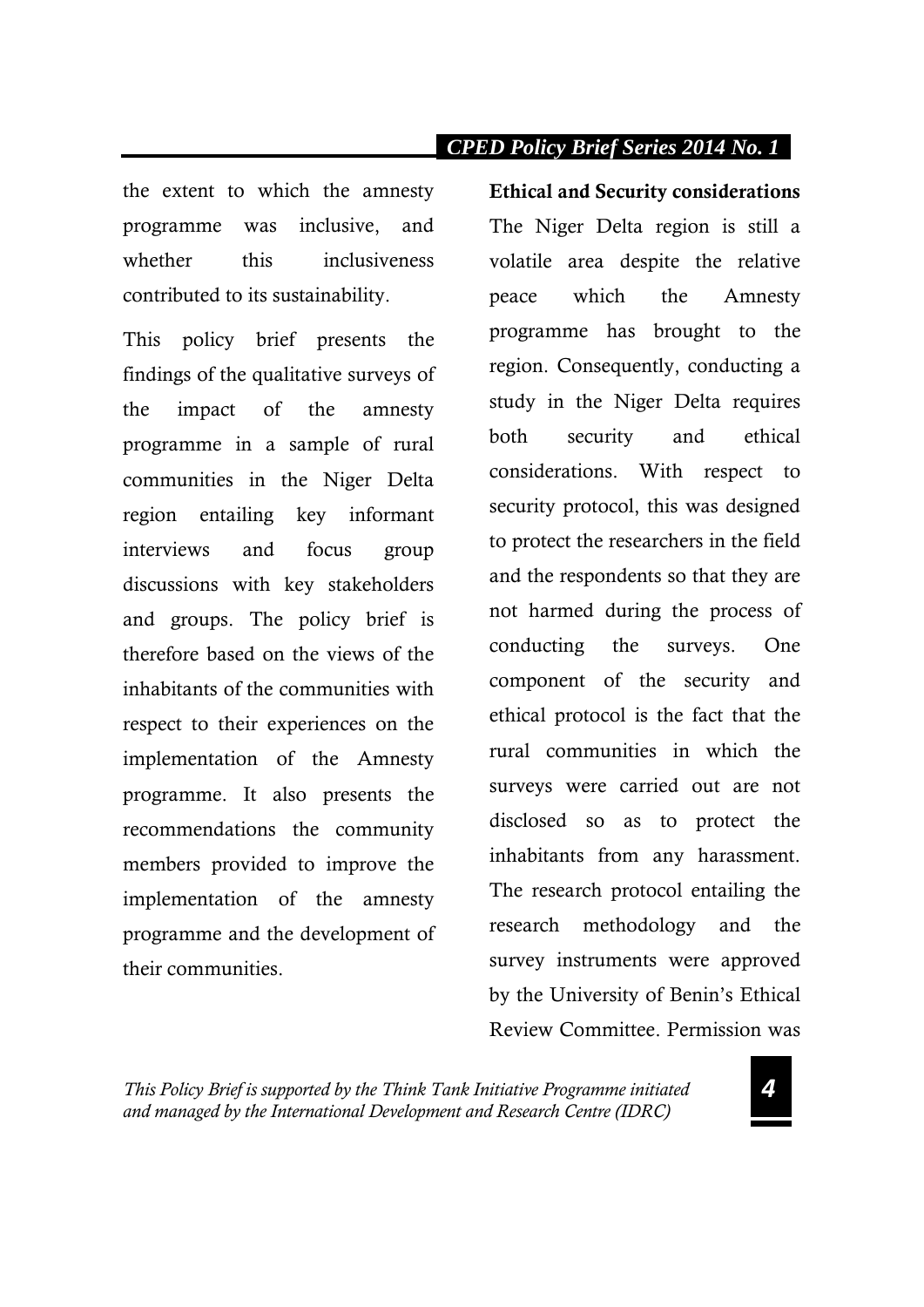also obtained from the traditional authorities in the respective communities. For each participant interviewed, informed consent was obtained. Similarly focus group participants also gave their consent before being asked to participate in the discussions. The project research team informed the participants regarding the purpose, methods and procedure of the study. The participants made an informed choice to take part in the study, and did so freely and voluntarily. They were asked to give verbal approval before the commencement of the interactions while in some cases, respondents and participants were asked to sign or thumb print on a form to indicate that they had given their informed consent to be interviewed. They were informed that they could refuse to answer any question or discontinue their participation at any time. The

privacy of the participants was respected throughout the surveys and all information collected has been kept strictly confidential just as the communities were kept confidential. The participants' anonymity was sustained by substituting their names with numbers or codes. Participants were treated fairly and any unclear information was clarified for them during the focus group discussions and key informant interviews.

#### **Methodology**

Using the sample survey methodology, six communities were selected from Bayelsa, Delta and Rivers States for the detailed community interaction. In each community, a qualitative, descriptive and exploratory research design was used to examine a variety of issues relating to the impact of the Amnesty programme

*This Policy Brief is supported by the Think Tank Initiative Programme initiated and managed by the International Development and Research Centre (IDRC)*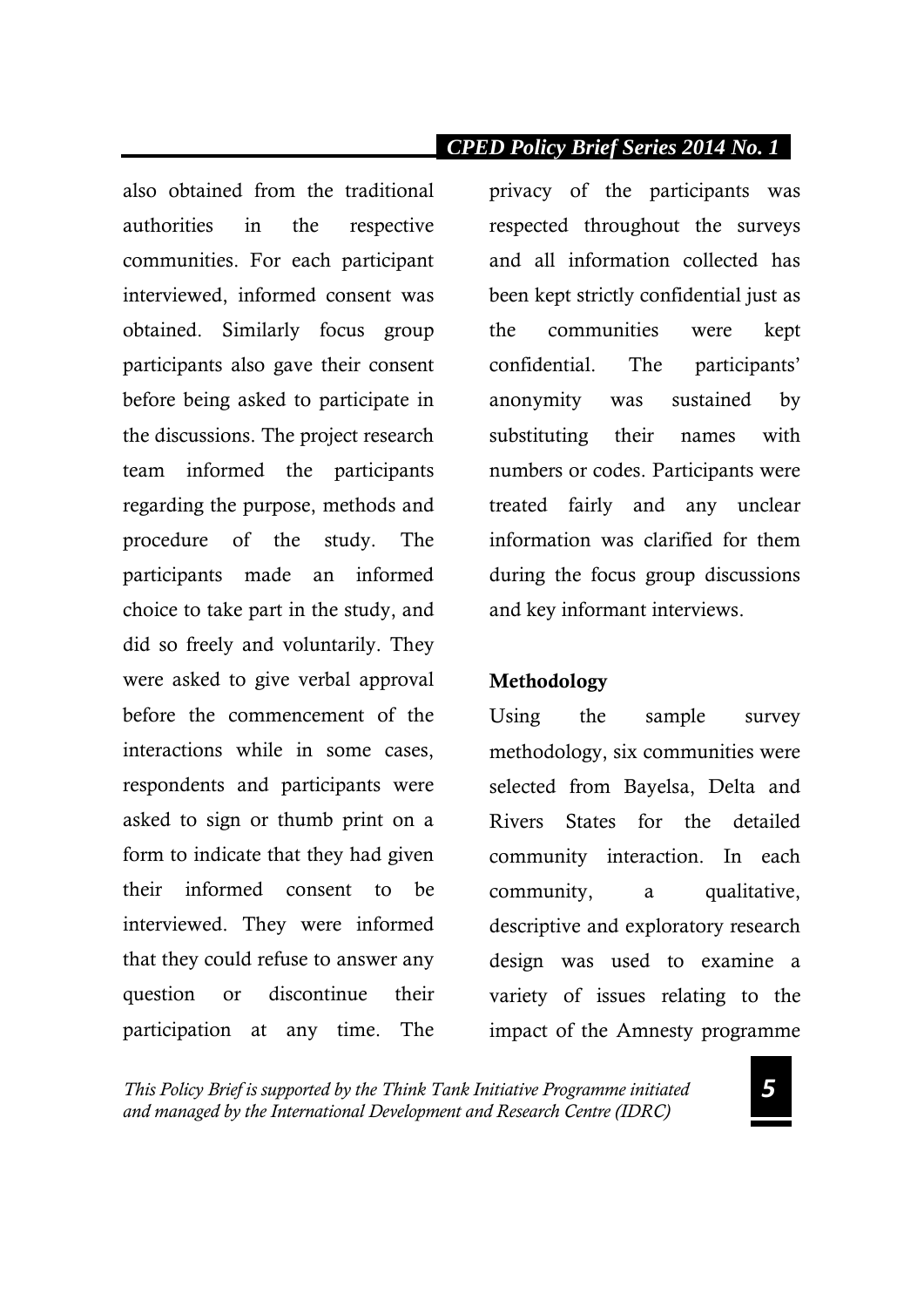in their communities. The population of the qualitative survey comprised key stakeholders in the communities including traditional leaders, elders, men, women and the youth. Key informant interviews entailed collecting data by means of unstructured questionnaires which lasted between 60 and 120 minutes each, using the direct contact approach. The unstructured interviews were carried out more like normal conversation, but with a purpose which in this case is their assessment and perceptions of the Amnesty Programme, particularly as it affected their locality. During the interviews, probing questions were asked in order to elicit more information from the participants and show participants that the researcher was interested in their experiences. The interviews were recorded by means of a tape recorder to prevent loss of data, and

#### *CPED Policy Brief Series 2014 No. 11 .*

transcripts were made of the recordings. The research team made appointments with the participants and interviewed them while they were off duty at where they worked, or at their homes.

Of the various issues discussed during the key informant and focus group discussions, three of them are reported in this policy brief as follows: (i) Community participation in Peace Building through the Amnesty Programme; (ii) Communities and employment component of the Amnesty Programme; and (iii) Communities, the Amnesty programme and social infrastructure development. The transcripts and notes from the focus group discussions and key informant interviews were analysed using content analysis. At the first step of the analysis, the transcripts and notes were reordered to the

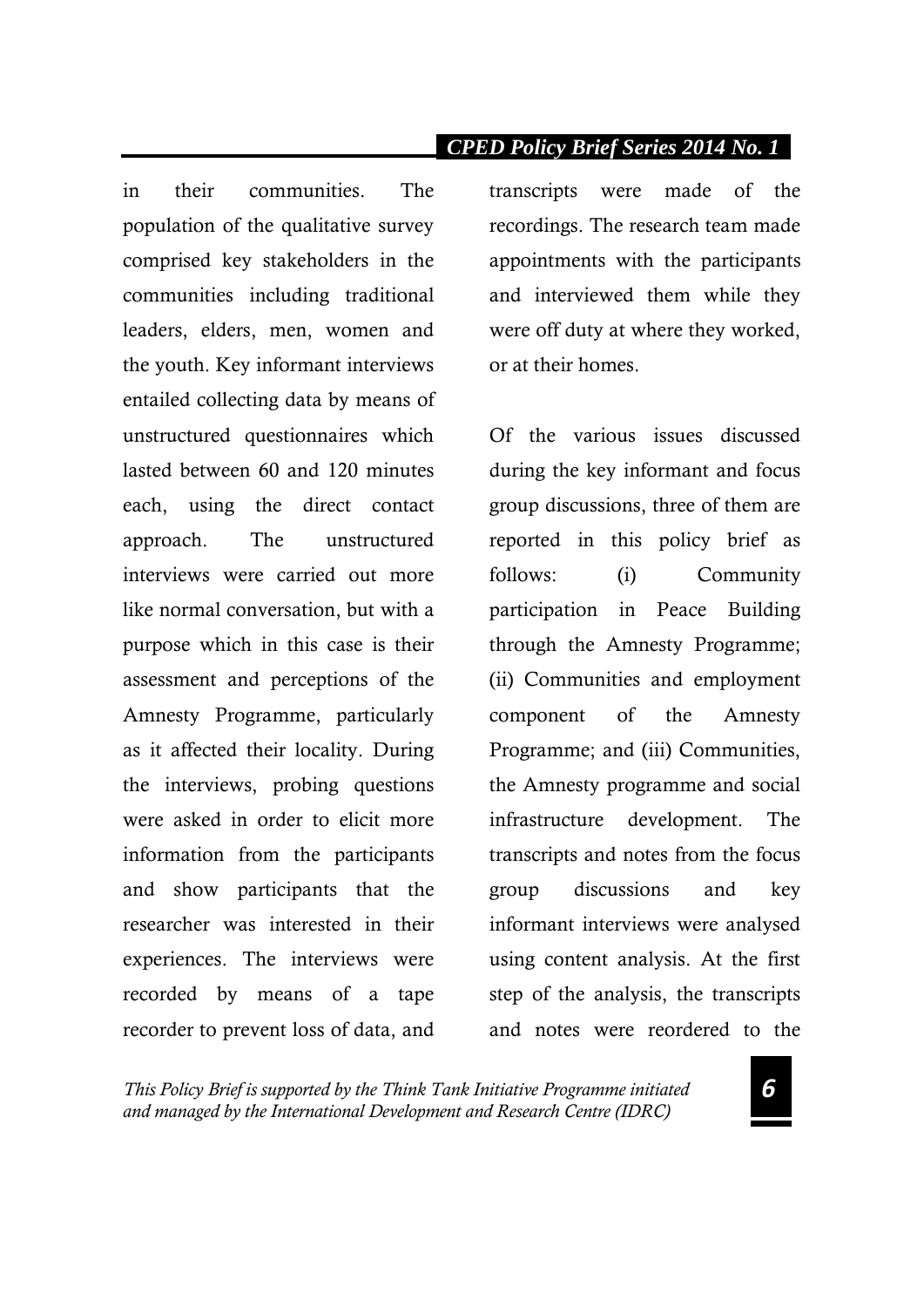topics addressed by the discussion. At the second step of the analysis, issues that were brought forward repeatedly or were discussed at length by the participants, and relevant parts from each FGD and notes were ordered by these issues, using a 'cut and paste' method. The third step was to make a summary of the results for each FGD, based on the issues examined in the discussions. The summaries were reviewed by an external expert to test whether the summaries were good representations of the FGDs and the summaries were then revised based on the expert's comments. Finally, an overall summary of the discussions was made. Thus the views reported in this policy brief represent the findings of the qualitative survey based on a small randomly selected sample of stakeholders in the target communities.

**Community Participation in Peace Building through the Amnesty Programme**

Key informant respondents and participants at the focus group discussions agreed on the need for peace in the Niger Delta in general and in their communities in particular. They recognized the fact that long term sustenance of peace and security in the Niger Delta which is important for the development of Nigeria depend upon reconciliation and peace building in the Niger Delta. They concluded that the need for a programme to transform the conflict in the Niger Delta and build strong relations based on trust and confidence is therefore welcomed. They pointed out that peace building and reconciliation based on truth, justice, forgiveness and security of all and sundry has the capacity to endure. The Amnesty

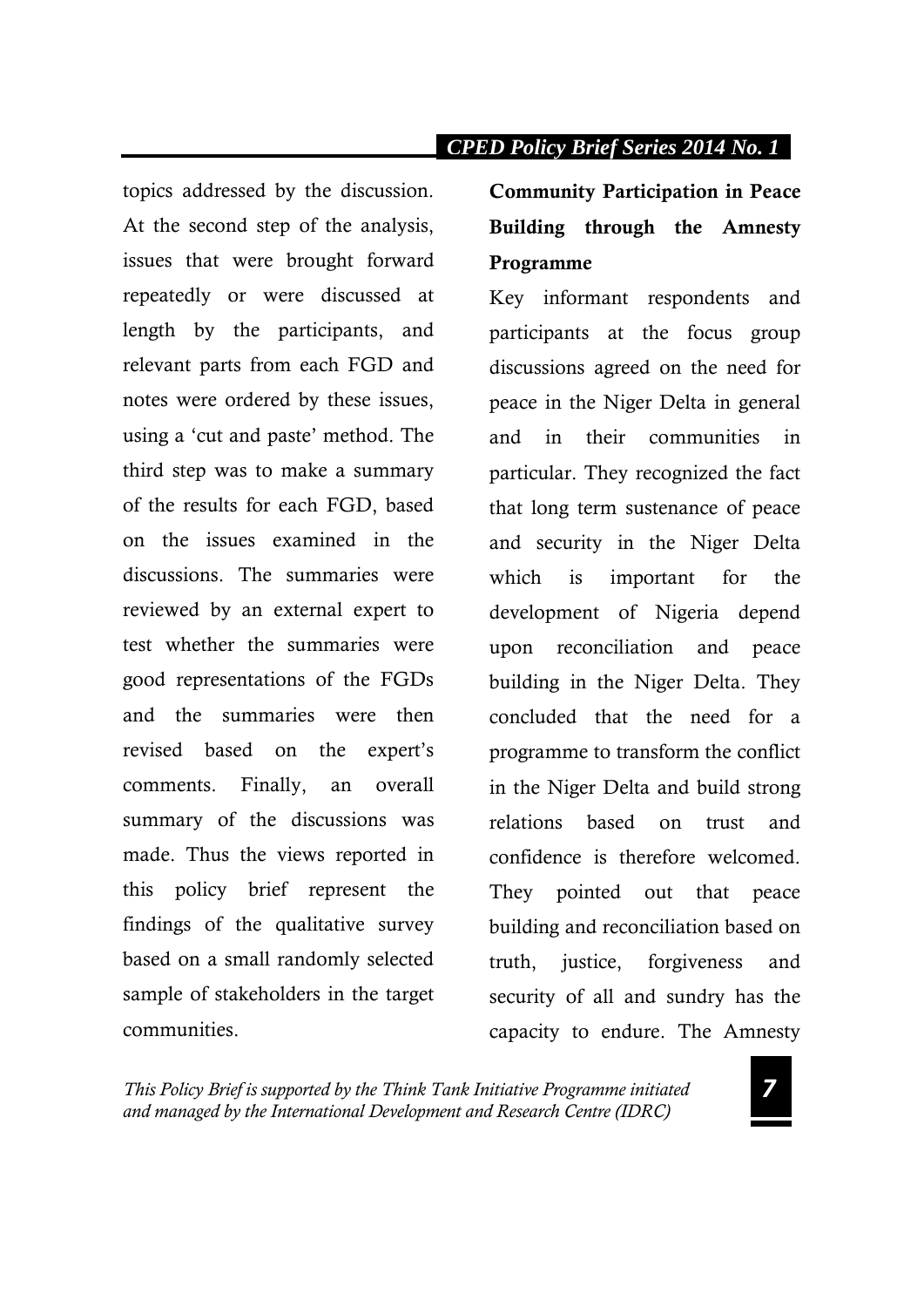programme is therefore a good beginning. The community members however pointed that sustainable peace is only achievable if all key stakeholders are involved in the process either as actors or beneficiaries.

It is in this context that key informants and participants at the focus group discussions pointed out that the Amnesty programme is largely exclusive of most of the victims of the violence in the Niger Delta, especially the inhabitants of the communities where most of the violence took place over the years. They argued that their villages were targets of attack by the militants as well as the government military response carried out mainly by the Joint Military Force. In this respect, the community members argued that the Amnesty is largely exclusive as it targets mainly militants

without consideration for the victims of militancy and hostage taking in the region. Mothers and Children who had lost fathers and sons and homes and have been displaced by the conflict were not included in the amnesty package. They argued that their exclusion can therefore be explained by the fact that they did not directly carry arms or engaged in violence.

### **One Participant Pointed out as follows:**

*"Amnesty granted to the militants it seems serves only as a strategy to enable the government and oil companies to continue with oil exploration in order to bring in revenue to government. This strategy the government adopted amounted to throwing money at issues affecting the Niger Delta instead of addressing them head on."*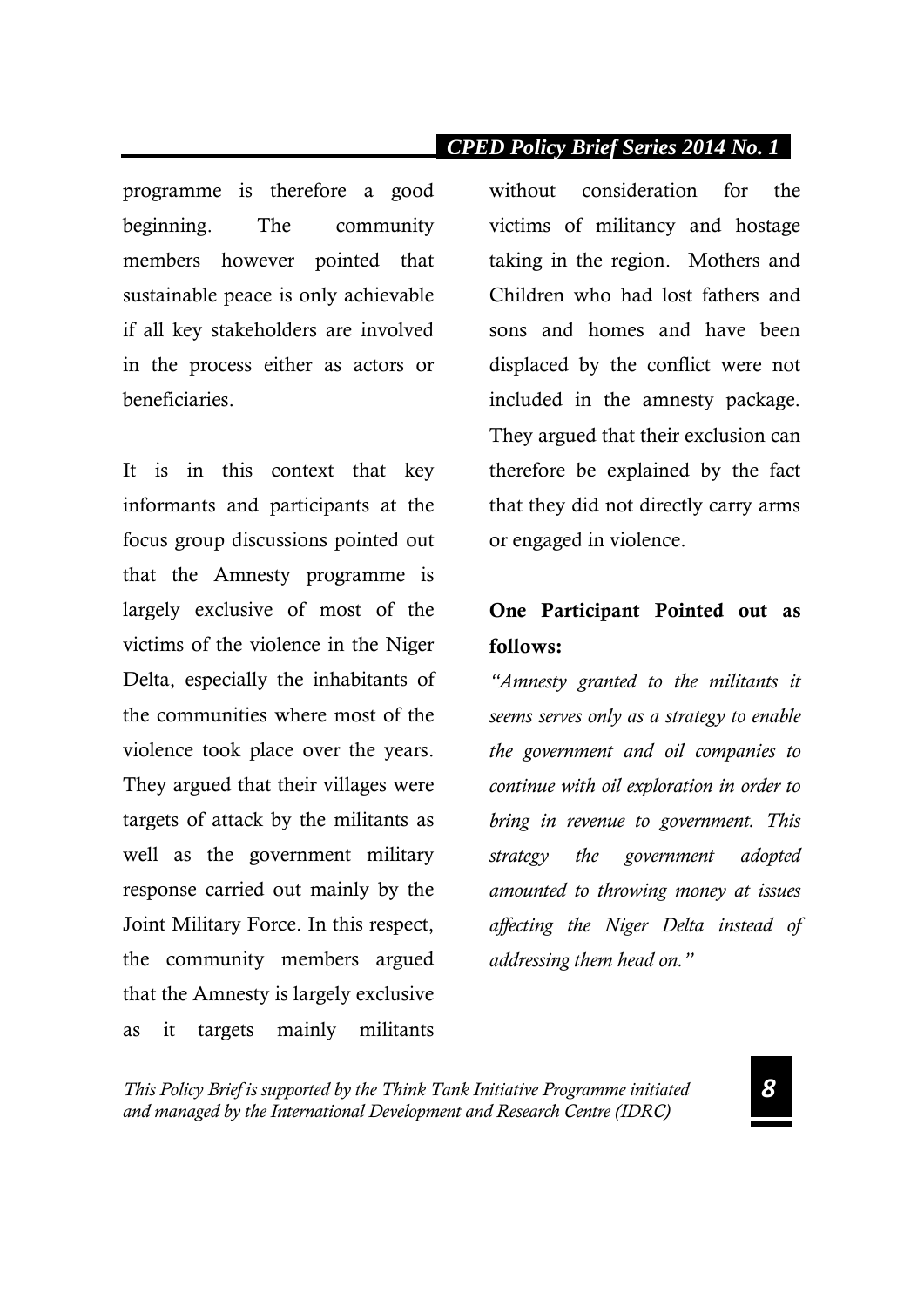### **Another participant added as follows:**

*Amnesty did not meet the need of the grassroots population of the Niger Delta region, especially those living in the rural communities that were major targets of violence. Amnesty is basically only an act of freeing militants and not to develop the area. Amnesty is not a development act, and it has explained itself in the sense that, despite amnesty peace has not permanently come to the region. The main aspiration of the people is for the government to come and develop the area and improve on the socio-economic lives of the people. It does not address the socio-economic needs of the people. Amnesty does not take care of the inequality that exists, the sprawling poverty, environmental degradation and the widespread unemployment that exist in the region*.

Some of the respondents asked the following questions "*Are the militants* 

*the only deprived in Niger Delta?*" *Is the amnesty programme and the attention given to the ex-militants not reinforcing the frustration of those who did not take up arms against the Nigerian state?* They pointed out that answering these questions is essential to resolving these frustrations which is a requirement for peace – building in the Niger Delta communities.

The issue of involving the communities in the actual implementation of the Amnesty programme was raised frequently by the key informants and focus group discussants. They pointed out that the limited efforts to reach the communities by the amnesty programme have often been hijacked by people living in urban areas who have access to those in authority. The community members are not happy because they are sidelined in the implementation

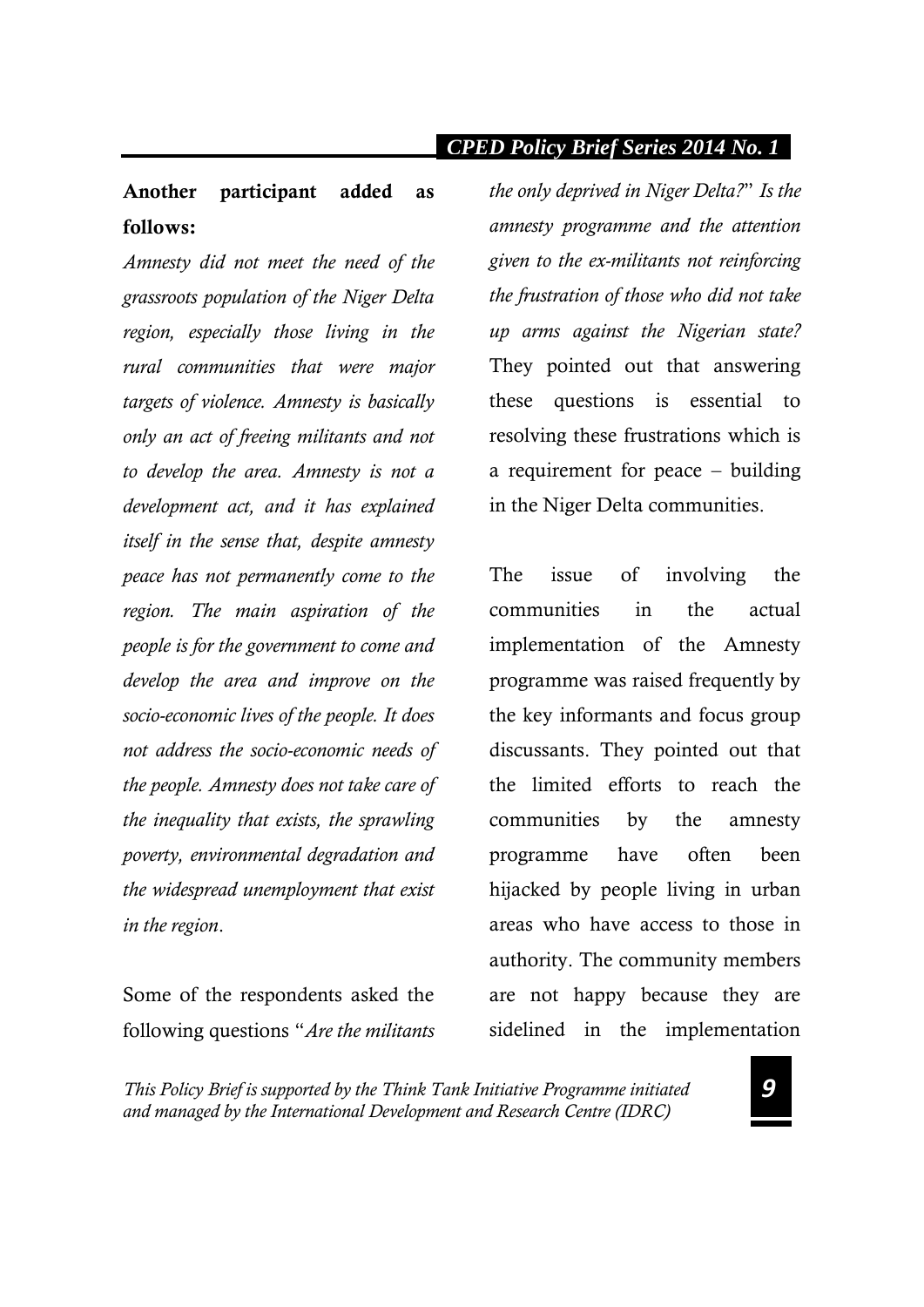process. One of the key informants pointed out as follows:

*"The case of peace building in the Niger Delta is often determined at the federal capital territory Abuja rather than through the initiatives of those affected. It was deduced from the qualitative data that there was more politics in peace building initiatives than in conflict initiatives, because they are frequent and involve government expenditure, so peace building processes in the Niger Delta were described as political and full of deceit: … Imagine someone who has lived all his life in Lagos city was made the chairman of the amnesty programme in our community area- just because he is a member of the ruling party! What does he know about the origin of conflicts in this community? Does he know the number of cult groups causing trouble in this community? Does he know those sponsoring violence in this area? These are questions we should ask ourselves."*

Finally, participants pointed out that sustainable peace is not going to be achieved in the region except communities whose natural resources are exploited unabated are involved in the exploitation process. One participant in the focus group discussion emphasized this when he stated as follows:

*"The exclusion of Niger Delta communities in the control and management of the upstream and downstream operations of the oil industry is disastrous to their very existence as a people. For instance through various legislations by the Federal Government and some State Governments, the local communities on whose lands oil is exploited, have been divested of their entitlements to their land and the oil produced from it. Indigenes of the Niger Delta hardly ever benefit from the allocation of Oil Prospecting Licenses and are totally excluded from crude oil sales* 

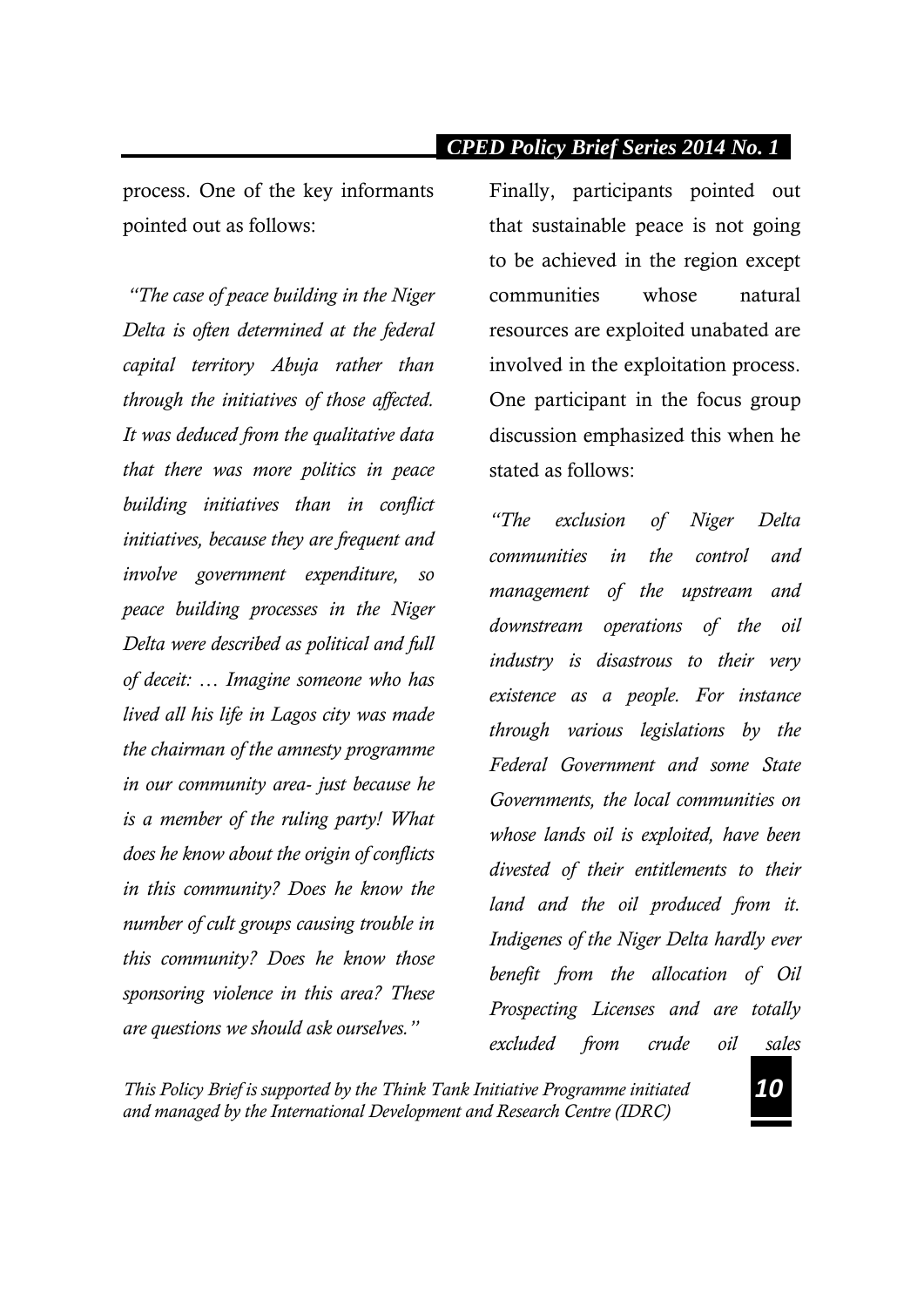*notwithstanding the fact that it is the local communities and the people that directly suffer from oil spillage, gas flaring, acid rain, and other forms of environmental degradation and pollution"*

## **Communities and Employment Component of the Amnesty Programme**

Participants in the key informant and focus group discussions emphasized the employment challenges facing the youth in their communities and the contribution which the Amnesty programme is supposed to make to the amelioration of the situation. They argue that their communities have greater percentage of the unemployed population in the Niger Delta region because most of the employment opportunities are in the urban areas. According to them, this fact originally led to some of the

youth in their communities becoming militants so as to meet their basic needs. They therefore criticized the employment and training component of the Amnesty programmme which appears to benefit a few militants most of which are not from their communities. The participants pointed out that youth in their communities in need of training and employment are not listed as politicians use party machinery to identify those who should benefit. In most cases, the few beneficiaries from the communities are those living in urban areas.

## **One Participant Pointed out as follows:**

*"Training and employment in the Amnesty programme should be extended to all the local inhabitants in the community, otherwise, it could send a wrong signal to others who have been* 

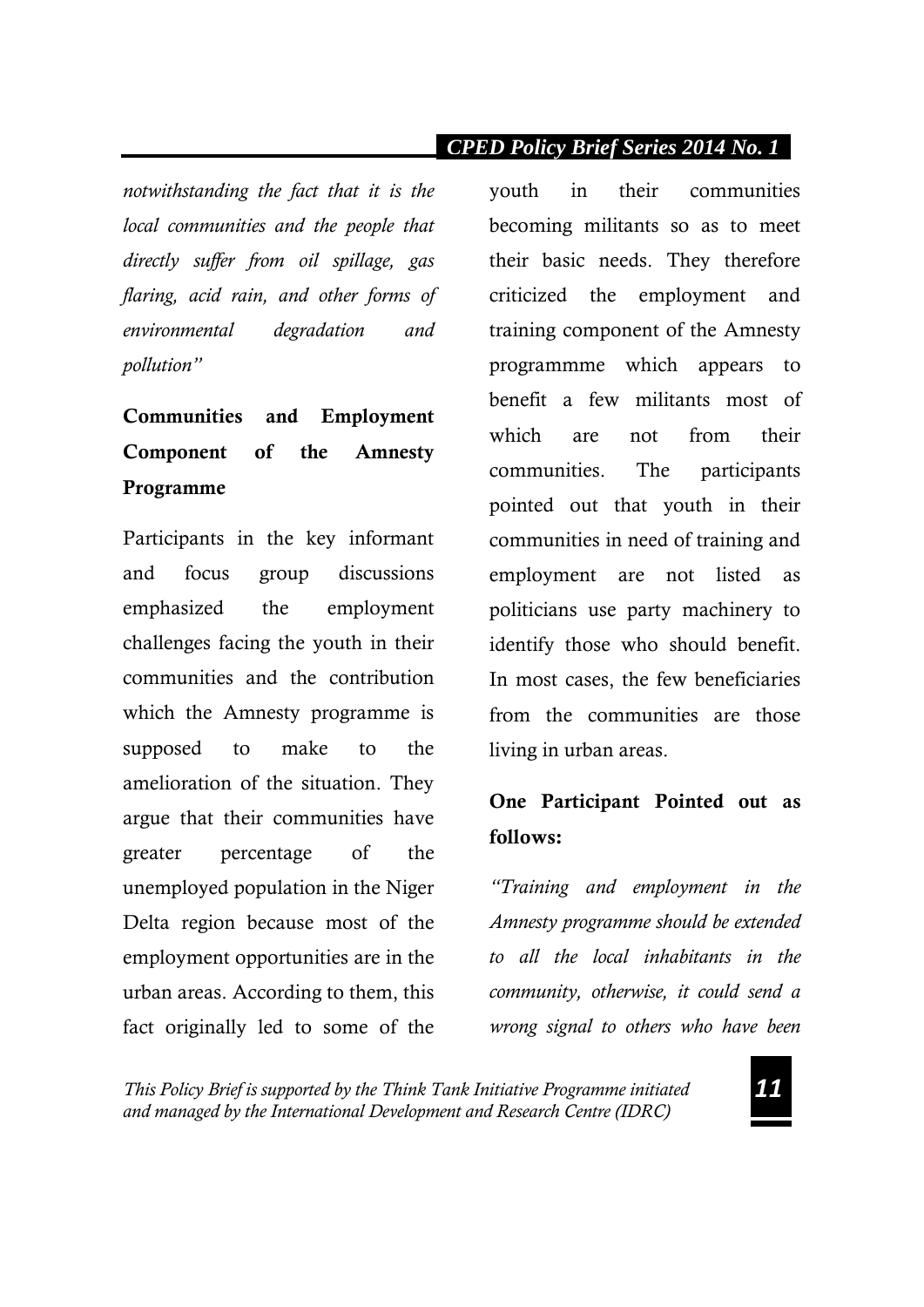*excluded from the exercise that crime pays and may serve as a driving force for others to want to take arms for recognition. The amnesty package should not be implemented as a standalone act, but must be carried out within a comprehensive peace process."* 

Another participant expressed the view that *"addressing the militants alone while neglecting the deplorable situation, the underdevelopment and poverty, governmental and corporate misgovernance, all of which led to the militancy and later criminality in the region will no doubt spell doom for the amnesty programme. This is because the number of militants presently being reintegrated under the programme constitutes only a small percentage of the Niger Delta population."* 

In the context of the need to train and employ youth in their communities, the key informant respondents and focus group discussion participants noted the neglect of women as beneficiaries of the programme. They pointed out that the Amnesty programme granted the militants is skewed towards the male gender as if the female were not part of the communities. One of the participants pointed out that:

*"The issue is that militancy is associated with both the male and female youth. Therefore, whatever must be done must also consider and accommodate the female gender, the children and the elderly. In order to avoid a situation where a crop of young girls or ladies could rise up to carry out another round of criminality and demand for their rights, there is need to involve the female community members as key beneficiaries of the programme. Therefore, amnesty as a strategy must involve both male and* 

*This Policy Brief is supported by the Think Tank Initiative Programme initiated and managed by the International Development and Research Centre (IDRC)*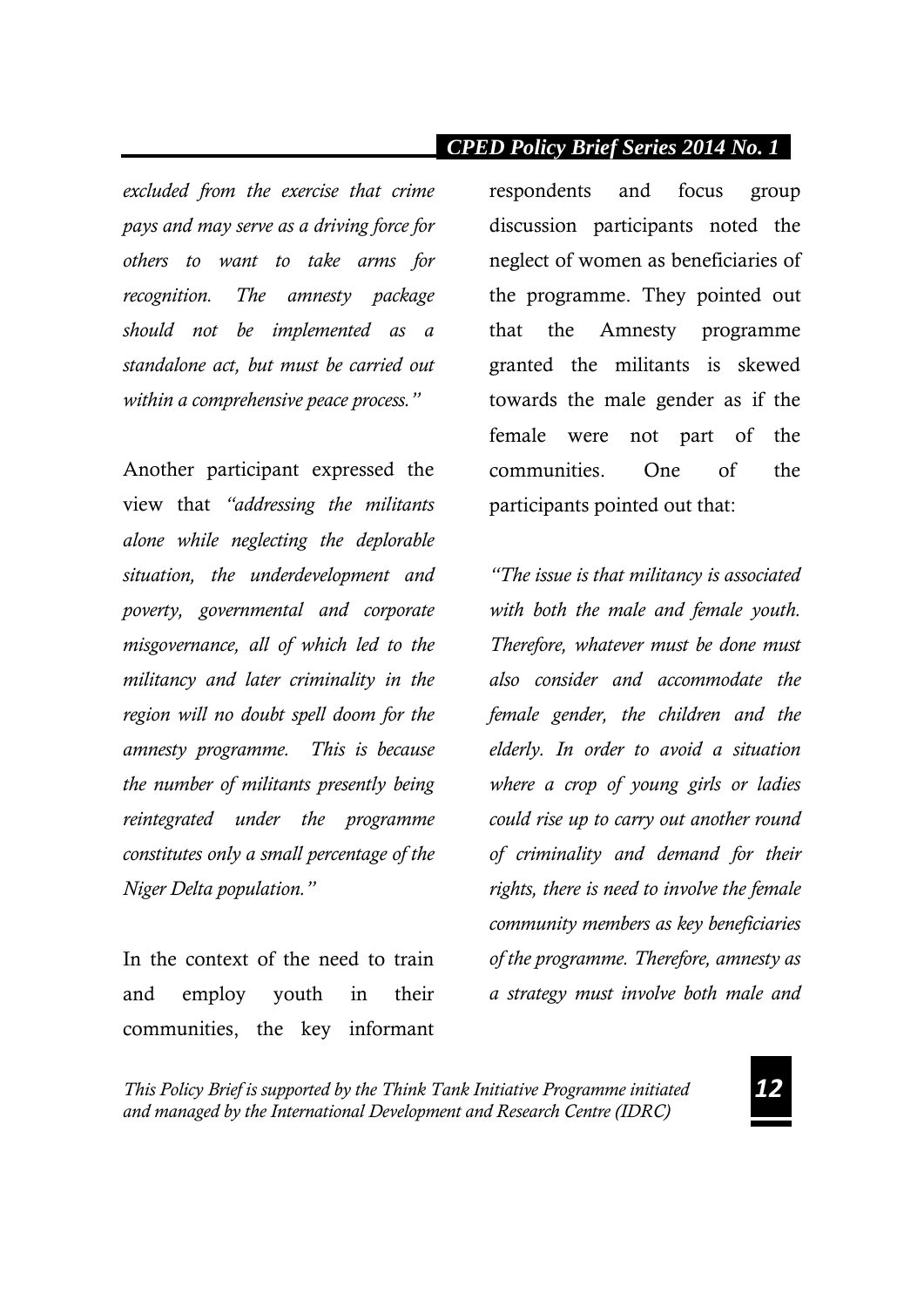*female gender and possibly the children."* 

Similar sentiments were expressed by other participants with respect to how their communities are deprived despite the Amnesty programme. A typical sentiment expressed by an interviewee was: *"Regarding our suffering, the government has done nothing: "We have oil wells, but no benefits and no employment."* This sentiment was expressed time and again across the communities interviewed, providing strong local justification for illegal oil refining being a community right. Another interviewee said*:* 

> *"The government and oil companies are collecting our oil, and we don't have jobs, no money, so we have to collect the oil and refine our own. We have no fish in these creeks because of*

*pollution; even the few farmers we have, their farm lands have been polluted with oil, so they all joined the practice of illegal oil refining."*

## **Communities, the Amnesty Programme and Social Infrastructure Development**

The level of infrastructure in the Niger Delta has always been poor. The situation is compounded by the difficult terrain of the region. There is abundant evidence to show that in the past, the Niger Delta region suffered from administrative neglect, crumbling social infrastructure and services, high unemployment, social deprivation, abject poverty, filth and squalor and endemic conflict. Infrastructure development is a necessity for economic growth, development and improvement in the quality of life of citizens. There is the need for

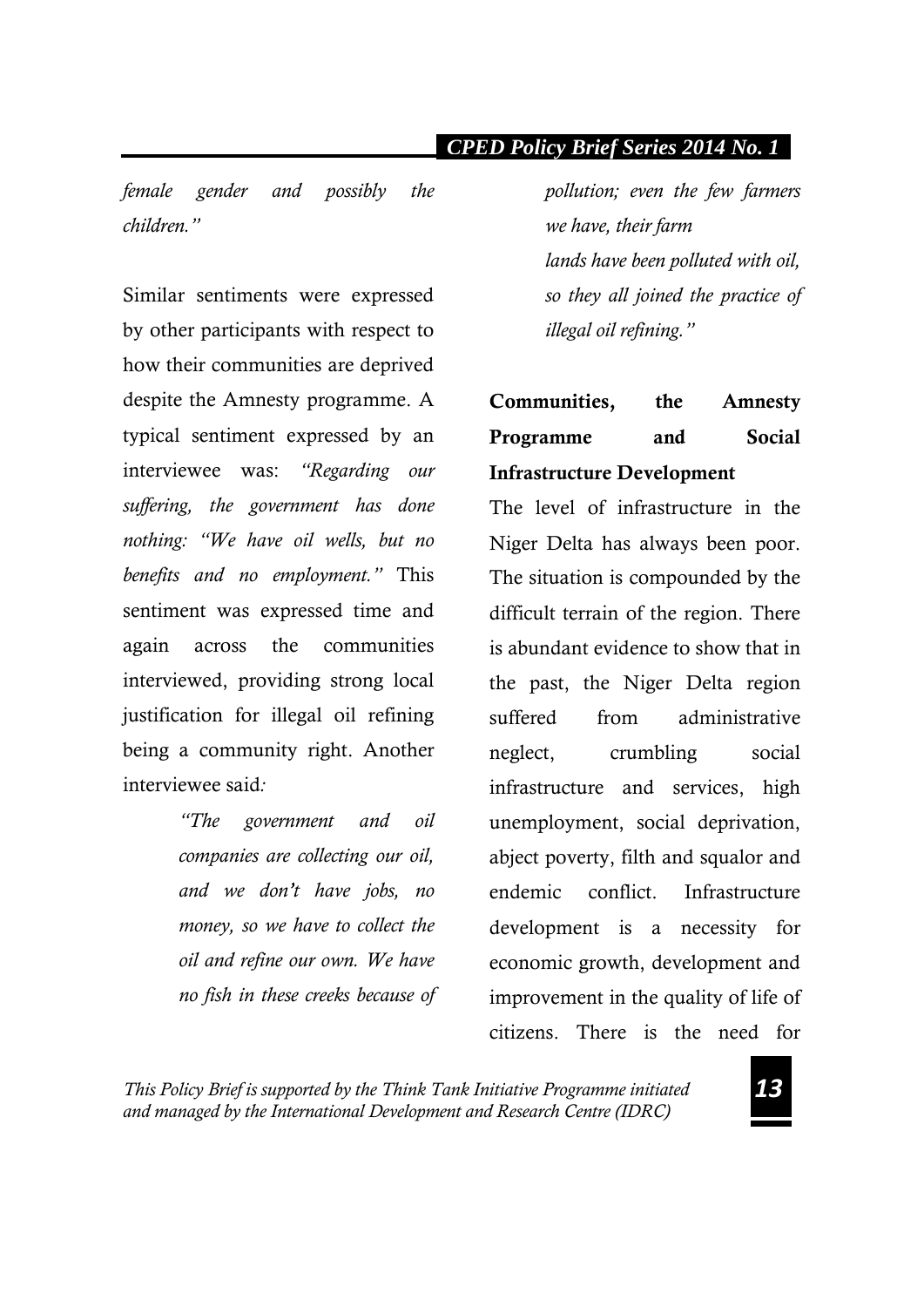massive infrastructural development of the Niger Delta including the building of houses, roads, railways, electricity, water, schools, hospitals etc.

The key informant respondents and focus group participants emphasized the point that over the years, the excuse has been given by government and other development agencies that conflict and violence are the major constraints to development in the region. They pointed out that they were made to believe that unless peace is restored in the region, it will be difficult to carry out development activities in the remote communities of the region. Most of the participants in the discussions pointed that after about five years of relative peace following the Amnesty programme, very little social and infrastructural facilities have been provided in their

communities, rather so much noise has been made on Amnesty in the region.

#### **A Participant Stated as follows:**

*"The Niger Delta region is supposed to be one of the most developed regions in Africa occasioned by the availability of oil. But the reverse is the case. There is low level of development in the region with lack of basic social amenities which have continued to engineer the activities of militant like kidnapping, vandalisation of oil pipeline and platforms."* 

Another participant pointed out that one would have expected that with the Amnesty and relative peace, infrastructural development should have advanced in most communities but that is not the case. He critised the Niger Delta Development Commission (NDDC) as follows:

*This Policy Brief is supported by the Think Tank Initiative Programme initiated and managed by the International Development and Research Centre (IDRC)*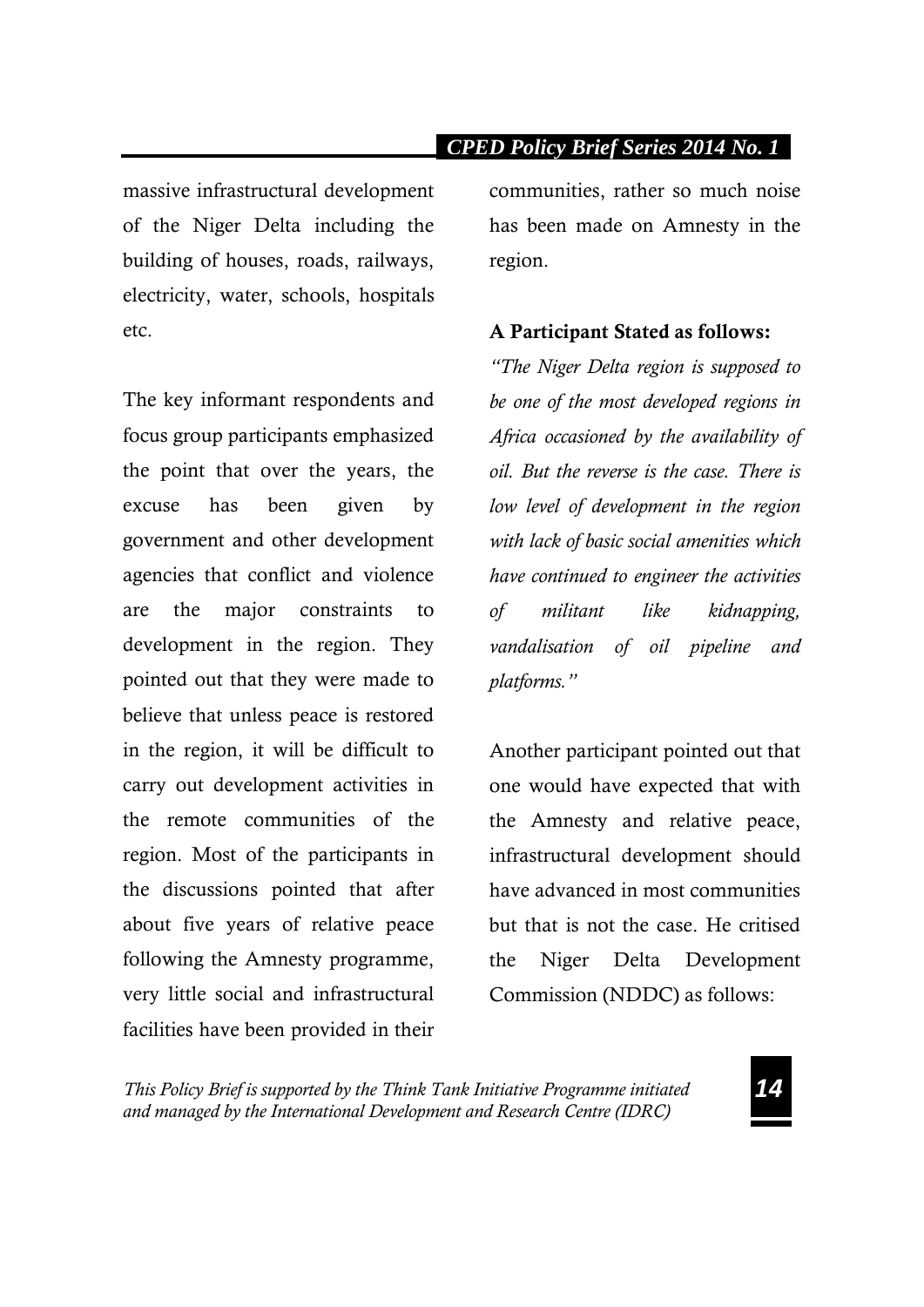*"In the eyes of the masses, NDDC has become a jack of all trades and master of none. The Commission embarks upon any project ranging from the building of six classroom blocks; cottage hospitals; provision of laboratory equipment, building of bridges construction of roads, canalization, rural electrification to the provision of potable water. The Commission's inability to concentrate on a few areas results in wasted efforts. The vast majority of the rural communities in Niger Delta including our own do not feel the impact of the activities of the NDDC and indeed the Amnesty Programme."*

**Recommendations by Participants to Inform Policy on improving the implementation of the Amnesty Programme and other Associated Government Development activities**

A large proportion of the discussants at the various focus groups pointed out that the Amnesty programme is a welcome development in the efforts to promote peace and development in the Niger Delta. However, they all agreed on the need to improve on the prevailing situation by implementing some recommendations which they have suggested. These recommendations which they believe will impact on the wellbeing of the people in the rural communities of the Niger Delta include the following:

- The Federal Government should pay more attention to the developmental challenges of the communities of the Niger Delta;
- It has become imperative for government to review the NDDC Act to ensure the

*This Policy Brief is supported by the Think Tank Initiative Programme initiated and managed by the International Development and Research Centre (IDRC)*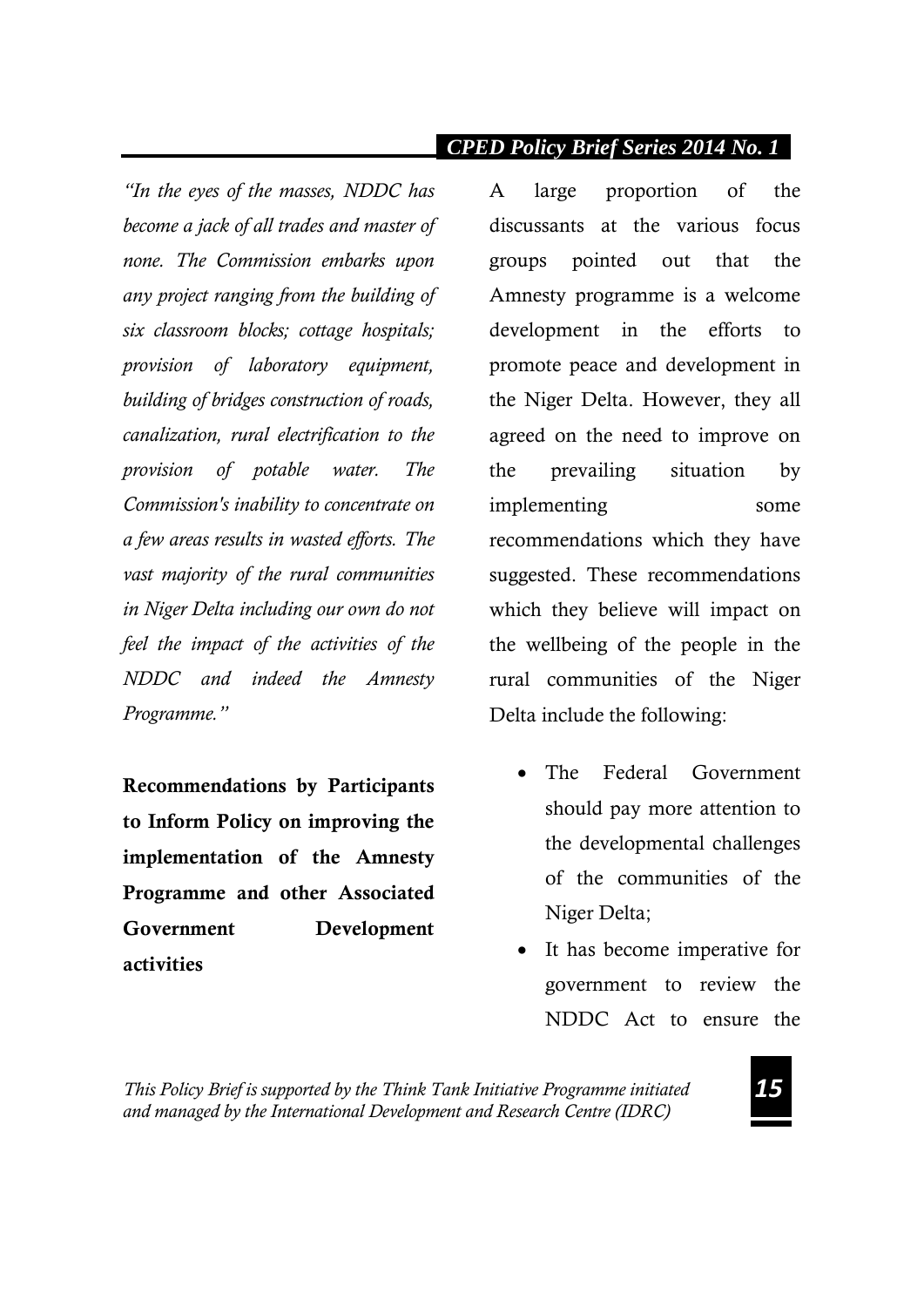Commission's functions are limited in scope. The present Act gives the powers to do everything and that is why it does appear that nothing is being done that benefits the rural communities;

- The multinational companies are sources of conflict and the Federal Government has a moral responsibility to supervise their conduct, even though they are private businesses.
- Attention must be paid to the supervision of the Boards and Agencies set up to address the issues of: agricultural development, housing, education, health, employment, Water supply, Power and Energy and Infrastructure (roads, rail, sea and air).
- The community development strategy in the Niger Delta area should emphasize extensive grass-root participation. The management of the development of the communities should be drawn from relevant community-based groups including the youth, the traditional rulers, religious groups as well as village associations;
- The Amnesty Programme's skill acquisition package promises a better future for both the local populations and the companies if well managed. Upon the completion of their training in oil related skills, the companies should ensure that they are recruited and engaged in the industry

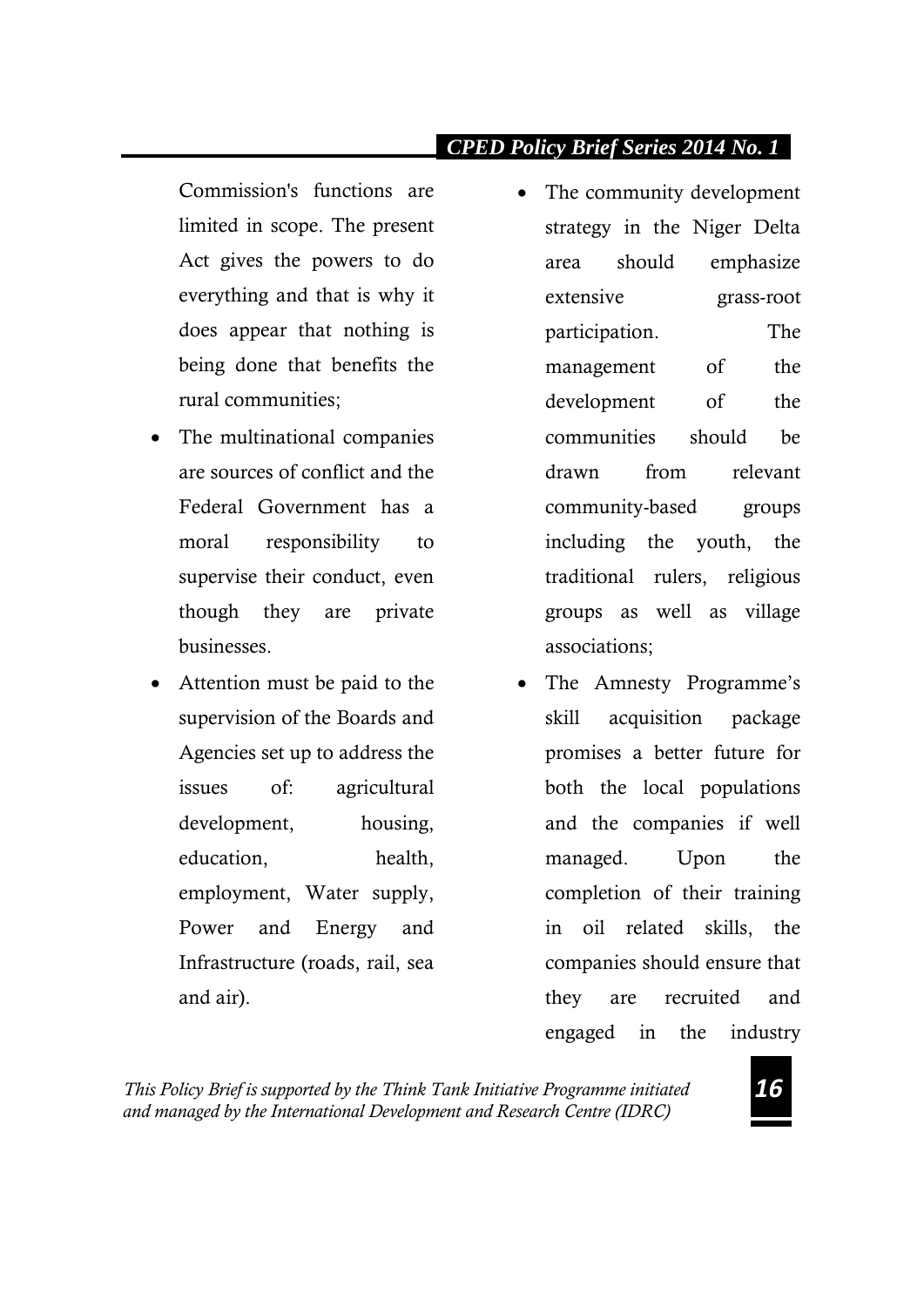through the reservation of some employment quota for the local inhabitants, especially those living in the communities, thus making the local people identify with the companies operating in their environment;

 The success of the Amnesty package depends on the collaboration of the state governments, local governments, the oil companies, NDDC, the Ministry of Niger Delta Affairs and other intervention agencies. Each of these levels of government, corporations and agencies must strive to contribute their own quota to the success of the programme, practically in the area of training and skills acquisition.

## *CPED Policy Brief Series 2014 No. 1*

#### **Conclusion**

The qualitative survey of selected rural communities in the Niger Delta shows that the inhabitants of these communities have not felt remarkably the impact of the Amnesty programme in terms of improving their wellbeing. They expressed the view that government and multinational corporations exploring and exploiting the oil resources in their communities are basically insensitive to the plights of the inhabitants. They expressed strong views that there should be a change of attitude and approach by the government and oil companies in the context of the on-going Amnesty programme. The politicisation of community needs and corrupt practices among government officials, party affiliates or loyalists, have put the oil producing communities in a perpetual state of denial and